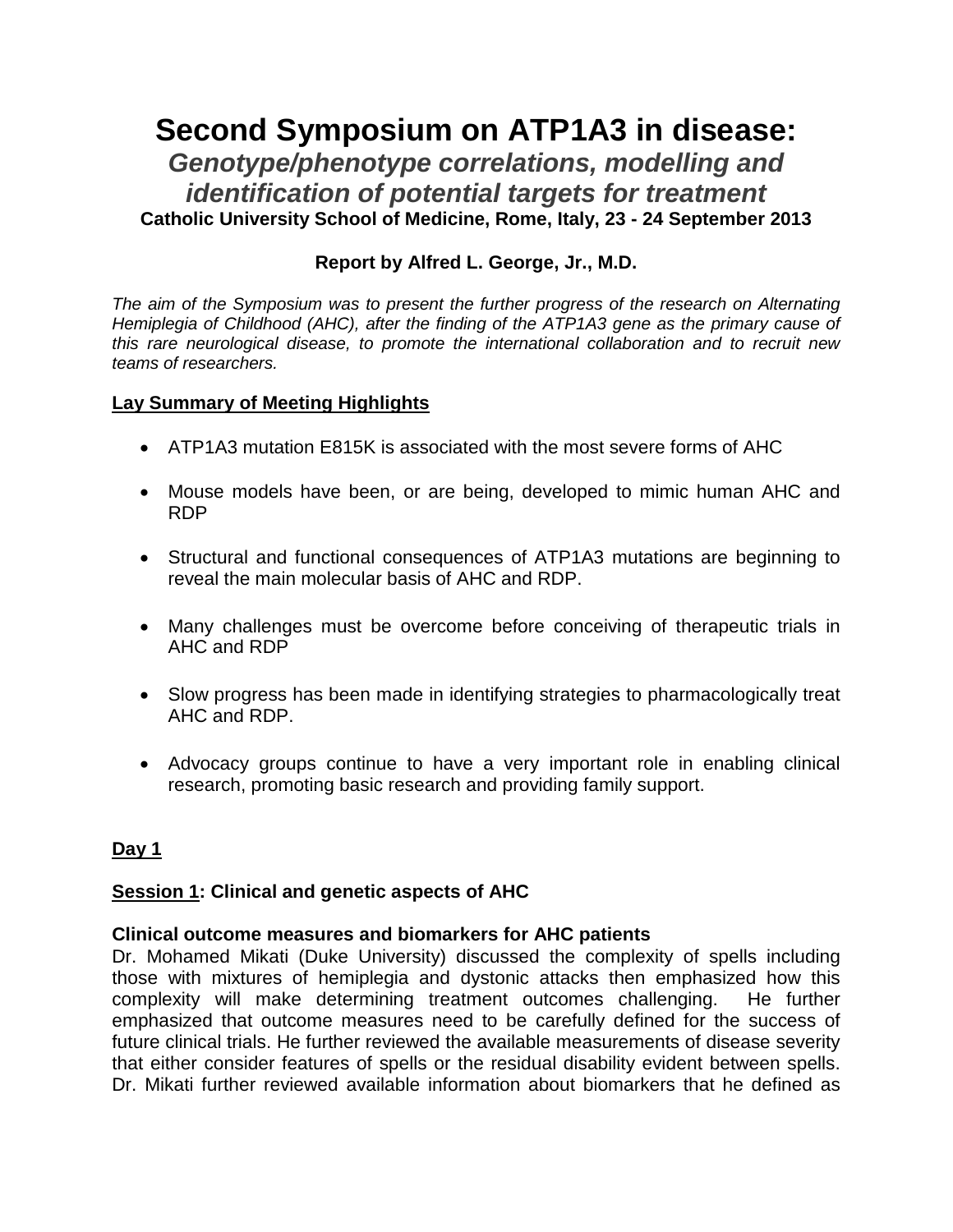objective measures that serve as surrogates for clinical events or end points. New biomarkers are needed.

## **International collaborative group on genotype/phenotype correlations**

Drs. Alexis Arzimanoglou and Eleni Panagiotakaki from Lyon, France presented preliminary findings on genotype-phenotype correlation based on a questionnaire study of 151 patients. Although preliminary, the data suggested that mutation E815K was associated with more frequent attacks, more severe dystonia, higher frequency of speech difficulties, more severe mental disability and a greater risk of becoming wheelchair bound. There was also twice the incidence of epilepsy in children with E815K than other mutations.

# **Session 2: Clinical aspects of AHC in different patients' groups**

## **Catastrophic outcomes in AHC**

Dr. Kathy Swoboda (University of Utah) presented her findings on catastrophic outcomes culled from the U.S/International AHCF database. She highlighted 10 cases that resulted in death including 4 who died suddenly in the setting of epilepsy (sudden unexplained death in epilepsy, SUDEP). Four of the cases she described had the E815K mutation. There was a female predominance among the 10 cases.

## **Genotype/phenotype correlation in Japanese patients with AHC**

Dr. Masayuki Sasaki (Tokyo, Japan) presented findings on 35 Japanese AHC cases, of which 33 had ATP1A3 mutations. One third of his cases presented in early infancy with abnormal eye movements, half of the cases were never able to walk, whereas half were never able to speak in complete sentences. Carriers of E815K appeared to have more severe disease. Cases could be classified by the severity of their motor dysfunction. The D801N mutation was more often associated with the group with better motor function (80% able to walk or run). His study will be published soon in the journal Neurology. Dr. Sasaki reported that a small number of cases appeared to deteriorate after stopping flunarizine treatment, but this notion was vigorously challenged during the discussion period.

#### **Natural history of the disease**

Dr. Giuseppe Gobbi (Bologna, Italy) presented the Italian experience with 29 AHC patients, of which 21 had ATP1A3 mutations. He wished to emphasize that AHC patients do not have true ataxia but rather a gait disturbance caused by a mixture of dystonic and myoclonic movements. He further emphasized that hypotonia is very common in early infancy whereas dystonia and spasticity are uncommon. By contrast, dystonia and dyskinesias become the main movement disorders later in childhood.

#### **A brief genetic update on AHC and RDP**

Dr. Hendrik Rosewich (Göttingen, Germany) provided an overview of the ATP1A3 mutation spectrum in AHC and RDP. He emphasized that most AHC associated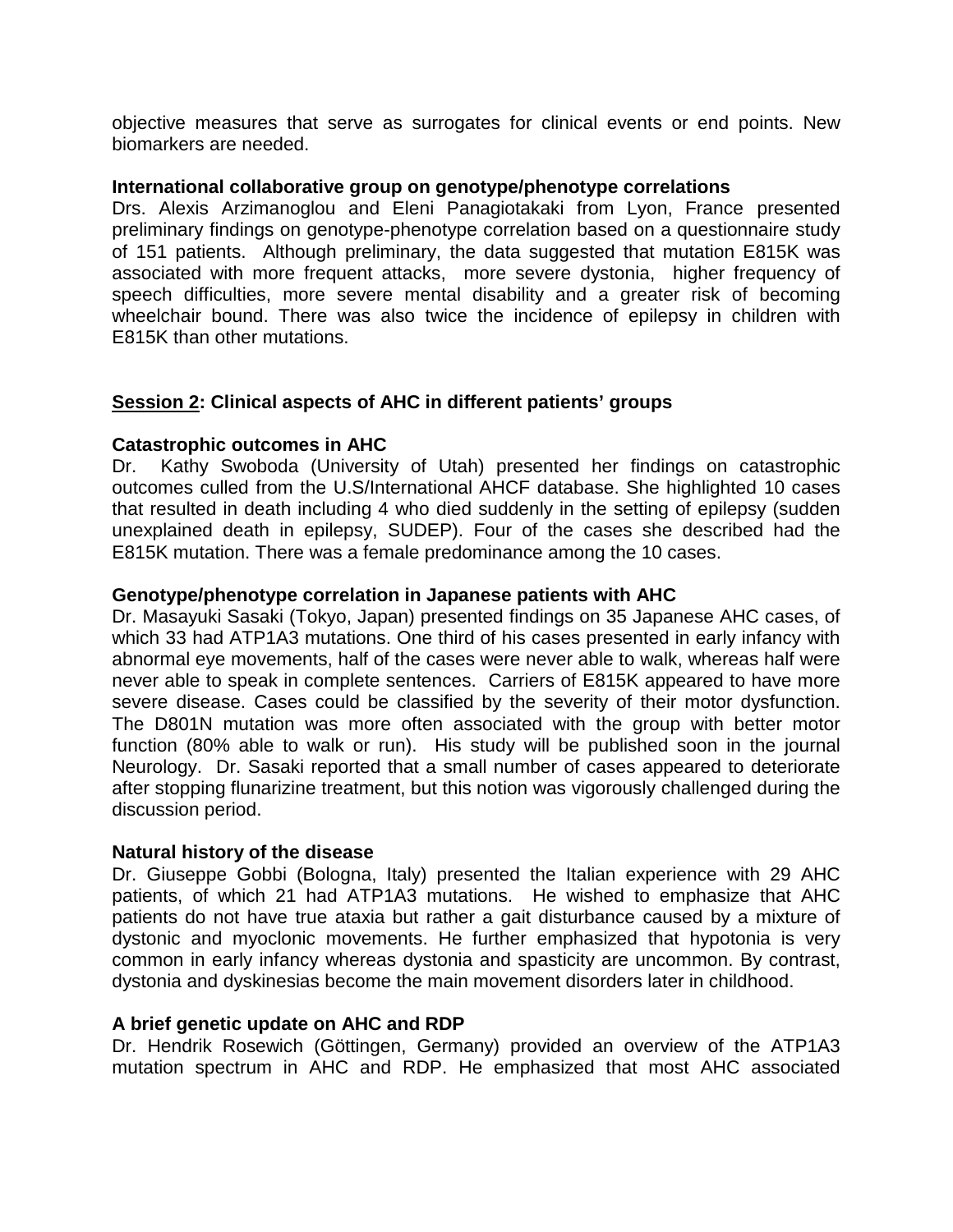mutations (73%) are found in just two exons and this might be a consideration for implementing rapid genetic testing.

## **Imaging results in RDP provide potential insights**

Dr. Allison Brashear (Wake Forest University) presented clinical findings in 26 RDP cases, then discussed preliminary magnetic resonance imagining (MRI) findings in 3 patients and autopsy findings in one patient. Given the limited number of subjects, there were no obvious conclusions about common findings in brain images or brain pathology.

# **Session 3: Functional studies of ATPase**

## **Genetic variation in ATP1A3 in neurological, developmental and neuropsychiatric diseases**

Dr. Erin Heinzen (Duke University) focused her presentation on efforts to identify ATP1A3 mutations in various patient groups. She nicely summarized all known mutations in AHC, RDP and healthy populations. There is a striking clustering of mutations associated with AHC in one broad region of ATP1A3, but no such clustering of mutations was evident for RDP or for variants found in healthy persons.

## **Structural and biochemical studies addressing the AHC mutations**

Dr. Paul Nissen (Aarhus University, Denmark) discussed the structural aspects of Na/K-ATPase. He presented a protein map of human AHC mutations superimposed on the structure of a related protein, Ca-ATPase, to illustrate that the three most common mutations cluster near ion binding sites or near the ATPase catalytic domain (i.e., regions of the protein important for function). Based on these observations, Dr. Nissen hypothesized that small molecules or drugs that potentially stabilize the ion binding geometry could rescue the functional defect caused by mutations. To illustrate this point, he present their findings of a theoretic computer-based survey of 30,000 candidate molecules to find compounds that may dock near the ion binding pocket. Some suggestive results were discussed, but no specific drugs or compounds were identified in his presentation.

# **Electrophysiological studies of sodium pump mutants**

Dr. Hanne Poulsen (Aarhus University, Denmark) presented preliminary studies of mutations in ATP1A1 (different gene from ATP1A3) to illustrate the potential types of functional defects. Experiments were performed in frog (Xenopus) oocytes using electrophysiological recording methods. Her main observations were of 'gain-offunction' changes brought about by specific mutations. Specifically, some mutations caused a proton leak current whereas others caused a sodium ion leak. Dr. Poulsen did not present any data on AHC mutations but she is working on these mutations as well.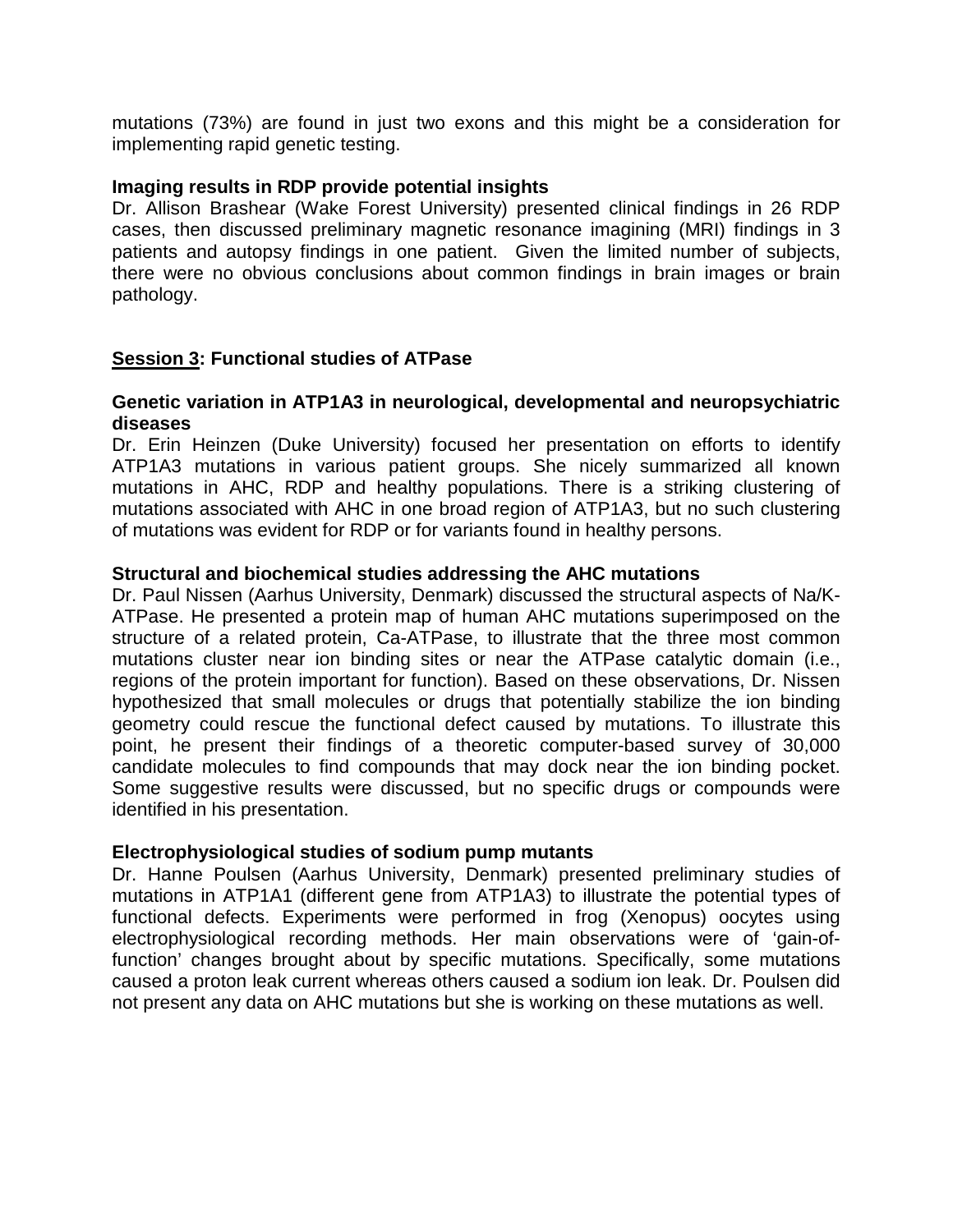## **Session 4: The role of Institutions and Patient Associations in the support to the Collaborative Research on AHC**

## **Telethon Italy and the alliance with the patients in the support to the research on rare genetic diseases**

Francesca Sofia presented an overview of the Telethon mission and emphasized their interest in funding AHC research although so far no grants targeting this disease have been awarded. She discussed the rigorous peer review system they have in place to ensure that the best science is funded, and their history of moving projects from basic research to clinical trials. She further emphasized the cooperative model used by Telethon to engage patient associations, public institutions and the pharmaceutical industry.

#### **The Message from the AHC Families Worldwide**

Jeff Wuchich emphasized parent groups that have performed 'ad hoc' clinical trials on web forums such as RareConnect. He made a plea to researchers to educate families about what information would be most valuable to track in their children, and the desire to know more about the 'road map ' for research. He finished by proposing new alliances with RDP families.

## **The International Patient Alliance AHCIA**

Lynn Egan presented an overview of this organization and its purpose. She further reviewed features of the new web site and emphasized that more than 800 AHC cases are known worldwide due in part to efforts of patient organizations.

#### **The European Federation AHCFE**

Sigurdur Hólmar Johannesson presented the mission and purpose of AHCFE and emphasized their strategic alliances with other rare disease advocacy groups such as **EURORDIS** 

#### **The European Network for Research on Alternating Hemiplegia, ENRAH**

Tsveta Schyns, founder of ENRAH, discussed the 10 year history and milestones of this organization emphasizing how they have been facilitating clinical and basic science research on AHC.

#### **Breaking News from posters**

Researchers from Paris presented their observation that the ATP1A3 D923N mutation causes both AHC and RDP. These findings were made in a single family with RDP in which the index case also had hemiplegic attacks, while other mutation carriers in the family appeared to be affected by an atypical form of AHC. This same mutation has been found in typical RDP affecting other families.

Dr. Akkuratov from Dr. Anita Aperia's group at the Karolinski Institute presented their findings on the effects of ATP1A3 mutations associated with RDP on the ability of cultured neurons to regulate intracellular sodium concentration. Using rat hippocampal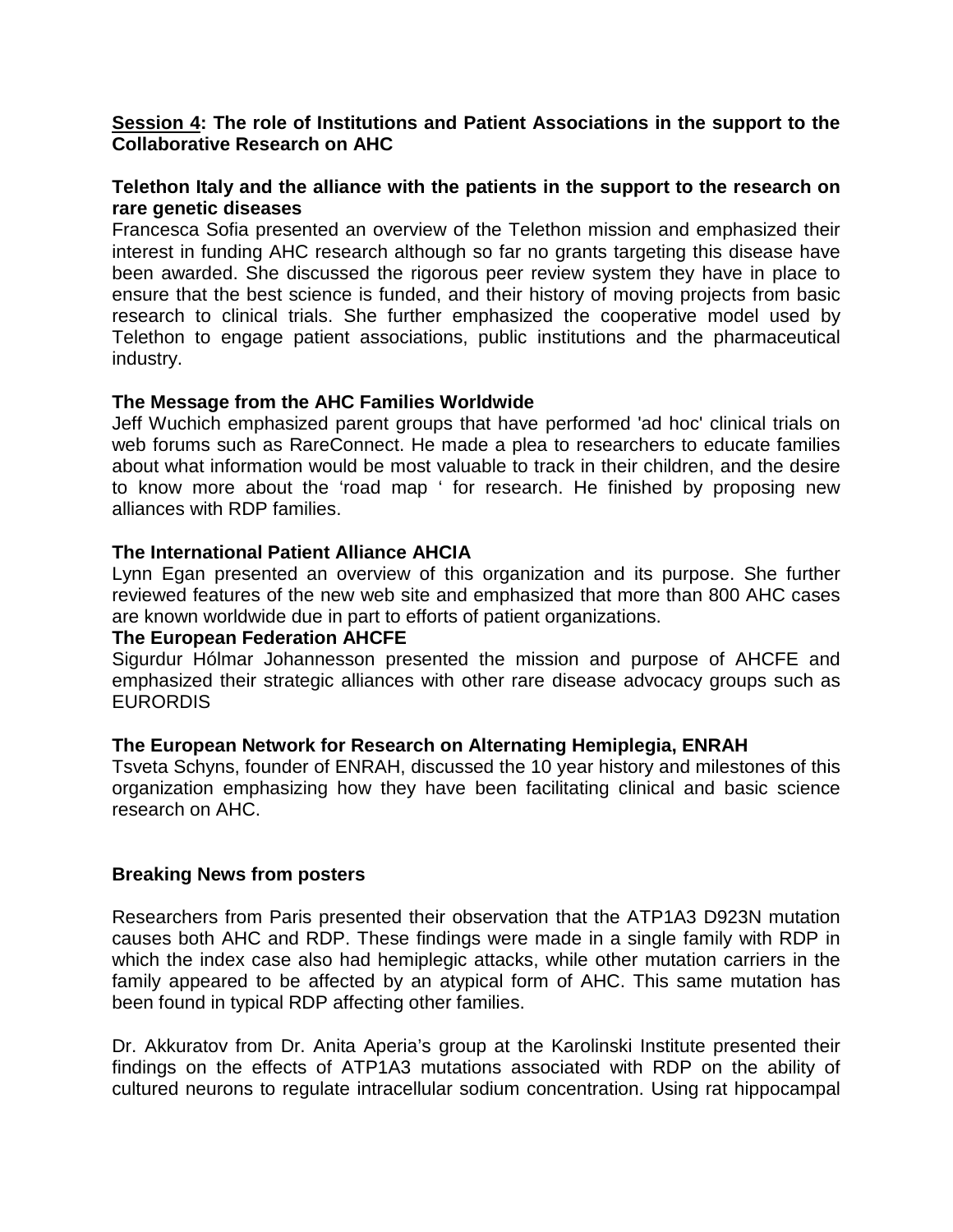neurons in culture, they observed impaired restoration of intracellular sodium concentrations when various RDP mutations were introduced.

An Italian group analyzed genotype-phenotype correlations in 33 Italian AHC patients of whom 63% had one of the two common ATP1A3 mutations and 6/33 had no detected ATP1A3 mutation despite having typical AHC. Patients with E815K had more severe features.

Dr. Petrucci from Rome presented MRI findings from a single AHC patient with the D801N mutation. The subject was 41 years old at the time of the study. Evidence was presented suggesting abnormal brain metabolism but it was uncertain if these changes were specific to AHC or could have been due to secondary events such as seizures.

A Japanese group presented a poster on ATP1A3 knockout mice. Surprisingly, the mice with one entire copy of the gene deleted had very minor abnormalities. These were preliminary findings.

# **Day 2**

# **Session 5: ATP1A3opathies modeling**

## **The** *myshkin* **mouse**

Dr. Steven Clapcote (University of Leeds) presented findings on the Myshkin mouse, which has the I810N ATP1A3 mutation (analogous to I810S in AHC). He emphasized the prevalence of seizures in the animals and presented results from a genetic rescue experiment. The seizures in the mice are triggered by vestibular stress (tilting their cage) and become much worse when the animals are bred to different genetic backgrounds. The later observation points to the importance of genetic factors other than the ATP1A3 mutation in influencing or modifying the seizure phenotype, and this observation suggests that this mouse model of AHC could be used to genetically map modifier genes. He also presented preliminary finding of a genetic rescue experiment. In one line of mice in which the normal ATP1A3 gene was introduced, there were measurable improvements in dystonia and motor control.

# **A knock-in mouse model for RDP/AHC**

Dr. Karin Lykke Hartmann (Aarhus University) presented her work on creating an RDP mouse by introducing the D801Y mutation. The animals had normal muscle strength but exhibit a peculiar hyperactivity. Additional studies were presented in a later talk by Dr. Kathy Sweadner (see below).

# **Oocyte modeling of ATP1A3 mutations**

Dr. Steve Petrou (University of Melbourne) presented his group's experimental strategies to defining the functional consequences of ATP1A3 mutations. His group is using an electrophysiological approach in which frog oocytes are injected with messenger RNA coding for either the normal or mutant forms of the ATP1A3 gene. They have observed that the two most common AHC mutations have greatly reduced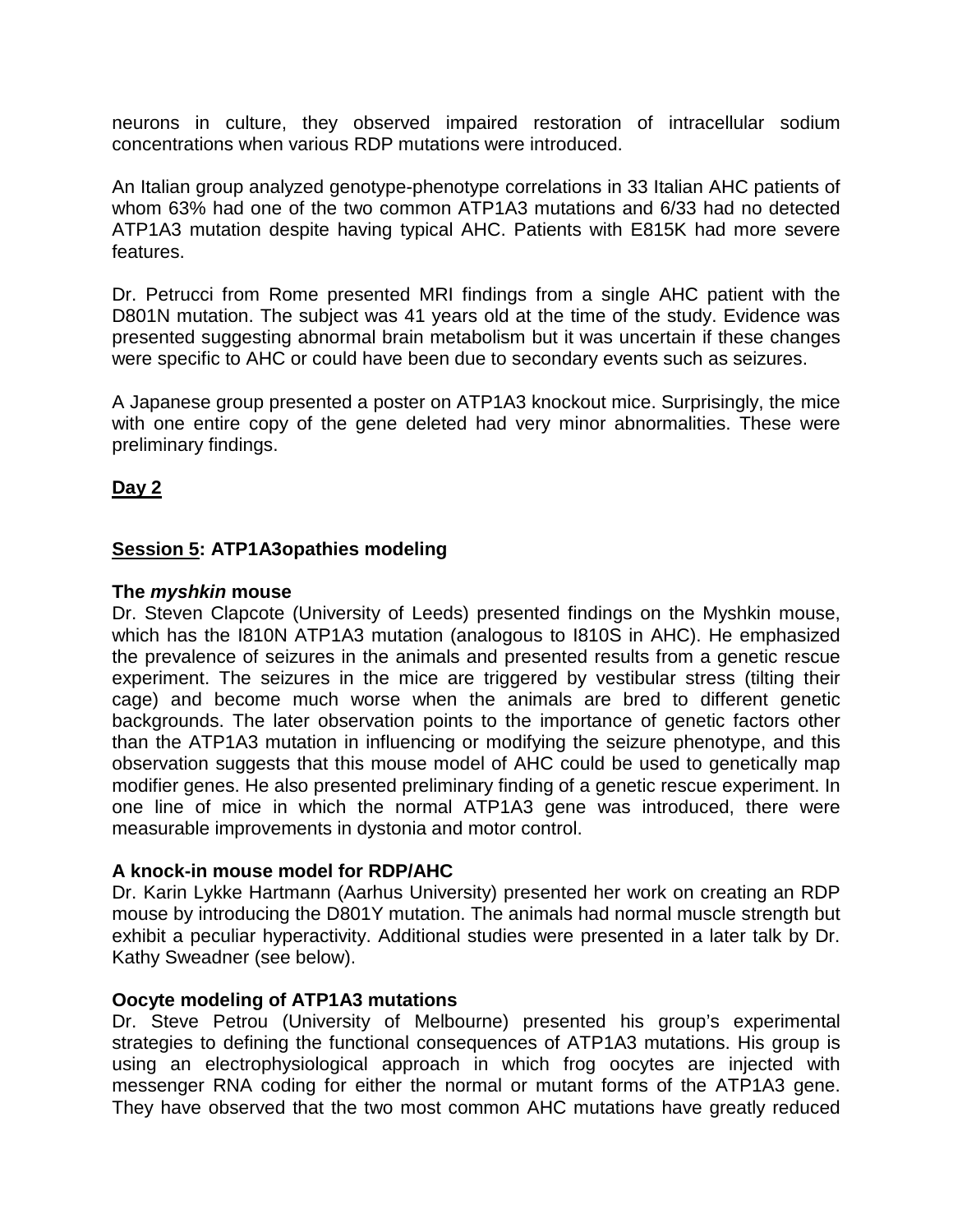functional activity. Similar findings were made for two RDP mutations. They found no evidence of a proton leak current, but did find evidence of a dominant-negative effect of the mutations (e.g., mutant pump inhibits the normal pump). He also gave an overview of future work planned in collaboration with Dr. Goldstein in which human stem cells will be engineered to have various ATP1A3 mutations, then neurons derived from these cells will be studied by means of multi-electrode arrays capable of recording electrical signals from groups of cells.

# **The knock-in mouse model**

Dr. Mikati returned to present the ongoing work at Duke University to develop AHC mouse models. Progress is being made but no preliminary findings were available.

# **Structure-function studies and symptoms in a mutant mouse**

Dr. Kathy Sweadner (Massachusetts General Hospital) presented on two topics. First, she described computer modeling of various mutations to illustrate potential structural perturbations caused by different amino acid substitutions in the protein. Position 801 where AHC and RDP mutations occur, was sensitive to amino acid substitutions as evidenced by specific structural perturbations including altered geometries of ion binding pockets. She also presented findings of the D801Y mouse (from Dr. Hartmann). Her group also observed the peculiar hyperactivity of the mice, which in some tests of motor coordination the mutant mice performed better than genetically normal mice. However, there were very subtle motor abnormalities evident including abnormal posture. Further, following physical exertion, the animals showed evidence of weakness and tremor, but no dystonia. Most impressive was the response of the animals to pharmacological stress with the anesthetic agent ketamine. In normal mice, ketamine was able to induce sleep from which the animals awoke quickly without any motor abnormalities. By contrast, the mutant mice did not fully sleep with even high doses of ketamine, then upon recovery from the effects of the drug had notable weakness.

# **Session 6: Pharmacologic modulation of ATPases activity**

The presentation by Dr. Paolo Manunta on 'Endogenous ouabain and ATPase: possible implications for rostafuroxin' was canceled.

# **AMPK activators as potential candidates to the treatment of AHC**

Dr. Alexander Chibalin (Karolinska Institute) presented his work on a class of drugs that modulate a class of enzymes (AMP-activated kinases) in skeletal muscle. The focus of his research is diabetes. This work was presented to highlight potential pharmacological strategies to increase the cell surface expression of Na-K-ATPases. He showed experimental findings demonstrating that insulin increases Na-K-ATPase cell surface expression and this could be mimicked by AICAR or A-769662, two compounds that turn on AMP-activated kinase.